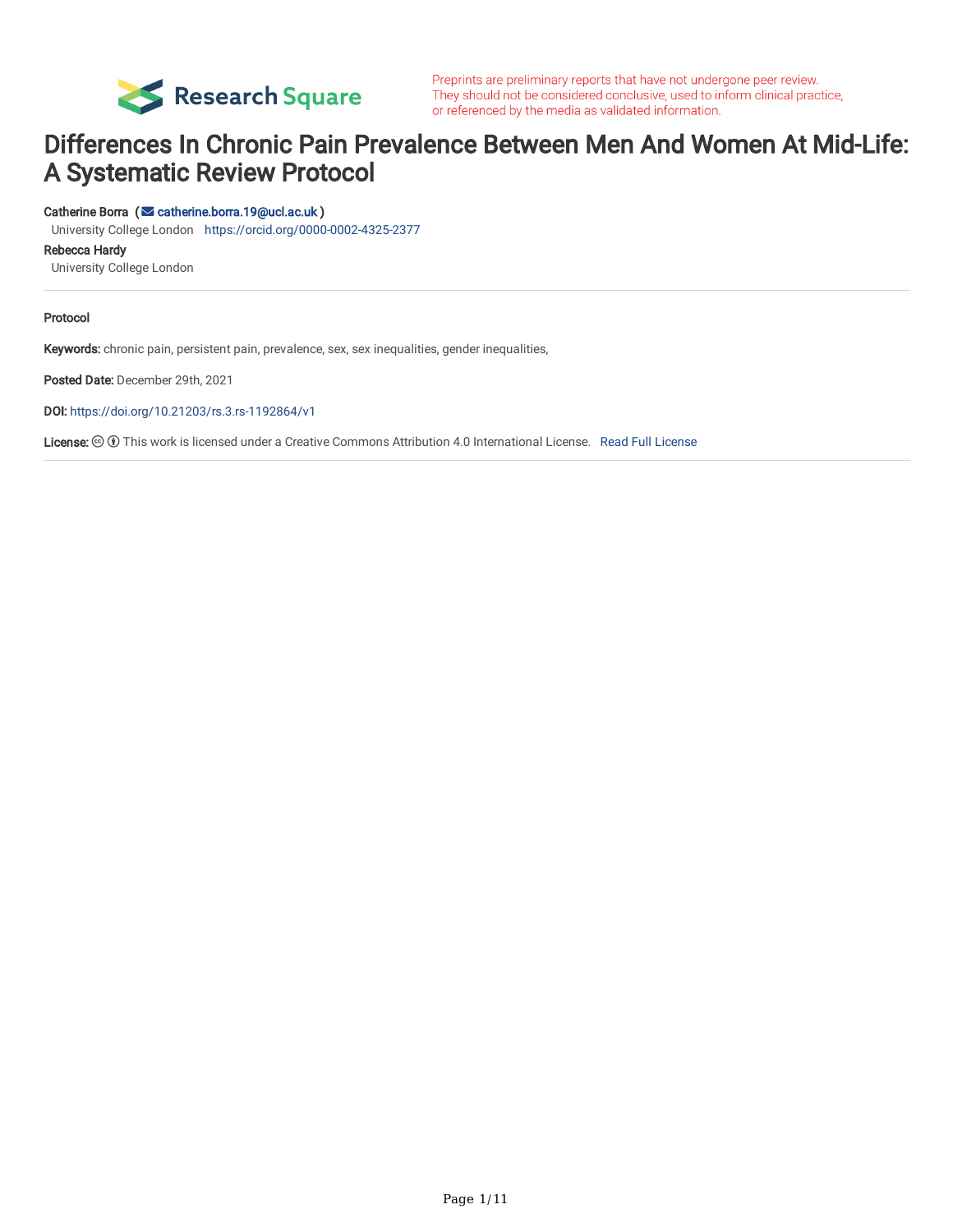# Abstract

Background: Epidemiological literature has revealed differences in chronic pain (CP) prevalence in men and women. Women have been found to be more likely to develop CP compared to men at different points of the life-course, such as childhood and old age. Less is known about differences in prevalence by sex during mid-life. While CP is most prevalent later in life, biological and physical changes in mid-life may predispose to an earlier differentiation in CP distribution – for example due to the menopause. The aim of this study is to describe the prevalence of CP at midlife in men and women, and to identify how these differences relate to results pertaining to other periods in the life-course.

Methods: This systematic review follows PRISMA quidelines. An electronic search will identify appropriate studies in the following databases: MEDLINE, to be accessed through Web of Science; and EMBASE, AMED and PSYCHinfo to be accessed through OVID. Two reviewers will independently screen each title and abstract and subsequently each full text following the inclusion criteria outlined in this protocol. The reference lists of eligible papers will also be screened to identify any further eligible studies. Any inconsistencies between reviewer decisions will be resolved through discussion. Studies eligible for data extraction will report estimates of CP prevalence, of prevalence for each sex, and difference in prevalence between sexes. Two reviewers will conduct data extraction using a standardised data extraction form. Quality assessment will be conducted using a risk of bias assessment tool for prevalence studies. The findings will be reported in a narrative synthesis and will comment on expected heterogeneity, following the Social Research Council Methods Programme guidelines. A random effects meta-analysis will be conducted where the reviewers can justify combining results.

Discussion: This review will summarise the prevalence of CP in men and women at mid-life, based on existing evidence. It is expected that the results will identify gaps in knowledge and areas for further research.

Systematic review registration: PROSPERO: CRD42021295895

## **Background**

#### Rationale

Chronic pain (CP) – pain that lasts for longer than three months  $(1)$  – is becoming increasingly common  $(2-4)$ , and threatens the physical, social and psychological wellbeing of those who suffer with it (5–11). While pain is a common experience, there is inequality in CP distribution between men and women, with women being more likely to experience CP at various stages of the life-course (12-19). There are different hypotheses around the rationale for this inequality: one is sex-linked factors, like hormones and reproductive factors (20–22), another is it related to discrepancies in the social and cultural experiences between genders (23–25), leading to forms of gendered stress. While systematic reviews have attested to the unequal distribution of CP in childhood and adolescence (26, 27) and older age (13, 17, 18, 28–32), the evidence is less clear about the prevalence of CP by sex at mid-life – a period with distinct social and physical challenges where growth is balanced with decline (33), related to heightened socioeconomic responsibilities and physiological changes, like the menopause. CP prevalence increases with age (19, 34), yet some evidence shows that the burden of pain is increasing for increasingly younger cohorts (35).The mid-life is a potentially sensitive period that may provide an arena for prevention and management interventions to decrease the burden of CP later in life.

Changes at mid-life may be associated with the emergence of CP, leading to significant impact on a person's ability to work (2, 36) and lead a fulfilling life (37–39). The mid-life –the period variously defined between ages of 40-65 (33, 40–44)- is a period in which both sex-linked and gender factors converge, and can be a period of stress (33, 45–50), at the same time as it is a time of social (33, 51) and physical (3, 33, 46) change. For example, there is epidemiological evidence suggesting that women experience more musculoskeletal pain around the perimenopause compared with pre-menopausal women, and that the pain persists into later life (31).

Previous systematic reviews have addressed the prevalence of CP by sex in the adult population spanning from 18 years to older age (16–19, 34). Mansfield et al (2016), for example, identified that prevalence of chronic widespread pain was higher in women over 40, while Fayaz et al (2016) reported an increase in prevalence of CP with age in the pooled sample. In summary, current systematic reviews of CP prevalence in adults either fail to differentiate between phases of adulthood (17, 18, 29, 34) or have not stratified results by sex at mid-life (15, 52, 53). By comparing CP prevalence at mid-life by sex, this review aims at addressing this gap in the literature.

#### Objectives

We will therefore carry out a systematic review to update the work of previous reviews to investigate CP prevalence by sex in midlife in the general population. It aims at answering the following questions:

- What is the prevalence of CP in men and women in the general population at mid-life?
- What is the difference in CP prevalence between men and women in the general population?

Heterogeneity in the results and variation across studies will be explored by geographic region, pain definition, and pain type. Geographic region has been shown to be related to differences in pain prevalence in other systematic reviews of CP incidence, with higher prevalence in lower-income countries (16, 34). Similarly, differences in pain definition (eg. the IASP definition of pain for 3 months or longer; pain duration for six months or longer; pain duration for 1 month or longer) have shown to have an effect on CP prevalence estimates (54). Lastly, the type of CP (eg. widespread chronic pain; fibromyalgia; chronic pelvic pain; chronic lower back pain) will represent further sources of heterogeneity since different conditions have different sex prevalence (55).

Study quality will be assessed using a tool developed for prevalence studies by Hoy et al (56), and previously used in reviews of pain prevalence literature (57).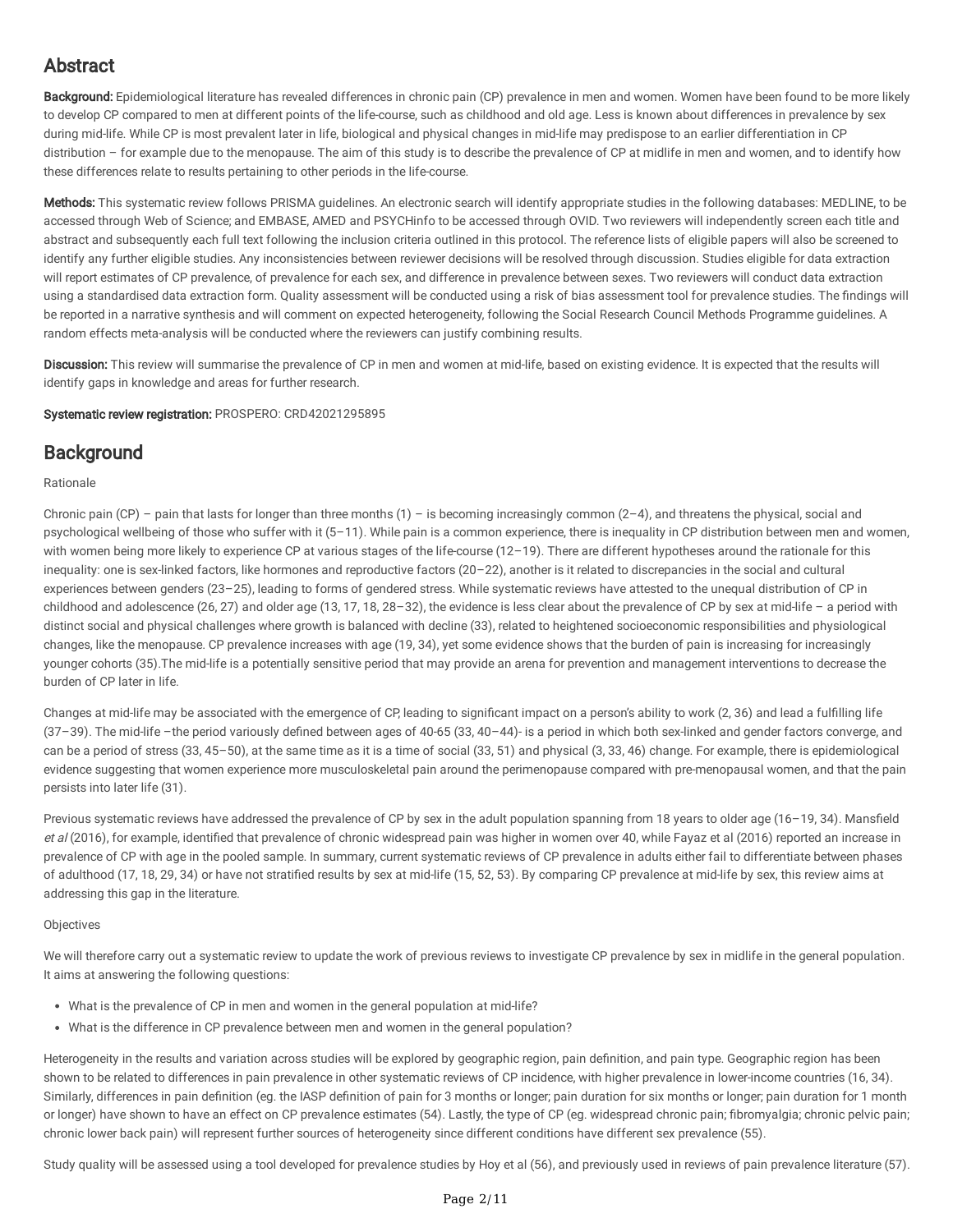# **Methods**

This protocol is registered with the PROSPERO database and will be recorded using the Preferred Reporting Items for Systematic Reviews and Meta-Analyses Protocols (PRISMA-P) (58) (Additional file 1). PROSPERO will be updated with significant protocol amendments.

#### Eligibility criteria

Studies will be included if they:

- Are original studies published in peer reviewed journals.
- Examine the prevalence of CP in the 40-60 age group in men and women separately.
- Use samples selected from the general population.
- Use any clearly stated CP definition in line with the International Association for the Study of Pain (IASP) definition of pain lasting longer than three months (59), including both local and widespread CP.
- Clearly state the country in which data was collected.
- Use data from an observational study, such as prospective and retrospective cohorts, cross-sectional and case control studies.
- Are written in English.

Studies will be excluded if they:

- Do not meet inclusion criteria.
- Are reviews, conference proceedings, editorials and letters.
- Are samples of specific groups, eg. clinical samples, population minorities.
- Are specifically about neuropathic, diabetic or cancer pain.

#### Information sources and search strategy

An electronic search will identify appropriate studies. The selected databases are MEDLINE, to be accessed through Web of Science as an interface; and EMBASE, AMED and PSYCHinfo to be accessed through Ovid as an interface. These databases will be searched from earliest entries to 10 January 2022. The search strategy is based on CP terms, study terms, moderators, and limits. Different techniques will be followed to ensure the search terms identify all relevant articles, and the search strategy will be piloted to make sure it is selecting relevant articles. The search terms and various search tools used for the different databases are outlined in Table 1. The reference lists of fully eligible texts will also be screened to identify potential inclusions. (Table 1)

#### Study selection

Duplicate search results will be removed from the final search list, which will be stored in Rayyan QCRI - a free systematic review software. The review team will consist of three researchers and two of these [HR1] will independently screen each title and abstract for eligibility using a template (Table 2). The full text of the remaining articles will be retrieved using the UCL findit@UCL linking service. Inaccessible articles will be dealt with by contacting the authors directly. Each full text will be independently reviewed by two of the three researchers for final eligibility. Reasons for exclusion will be recorded and documented. At each stage of screening, any differences between researchers will be resolved through discussion. Figure 1 represents a flow diagram of the study selection process. (Table 2)

#### Data extraction and quality assessment

Data extraction will be conducted by the three reviewers for the following data items: citation details (including year of publication and title), study design, country, sample size, CP definition, CP type, CP measurement, age measurement, sex measurement, estimates of CP, estimates of sex difference, estimates of CP prevalence for each sex.

A data extraction form (Table 3) will be used and data will be extracted for each paper by two independent reviewers, who will resolve any discrepancies by discussion and supervision of an experienced member of the team (RH). (Table 3)

The primary estimates of interest are CP prevalence by sex and an estimate of the sex difference in pain (e.g. difference in prevalence or relative risk or odds ratio).

#### Quality assessment

Study quality will be addressed using a tool for risk of bias assessment for prevalence studies which explores internal and external validity and scores studies as low, moderate or high risk of bias (56). This tool has high interrater agreement, and it has previously been used in pain prevalence systematic reviews (57). For this review, two independent reviewers will use a checklist bases on this tool, which can be found in Table 3. (Table 3)

#### Synthesis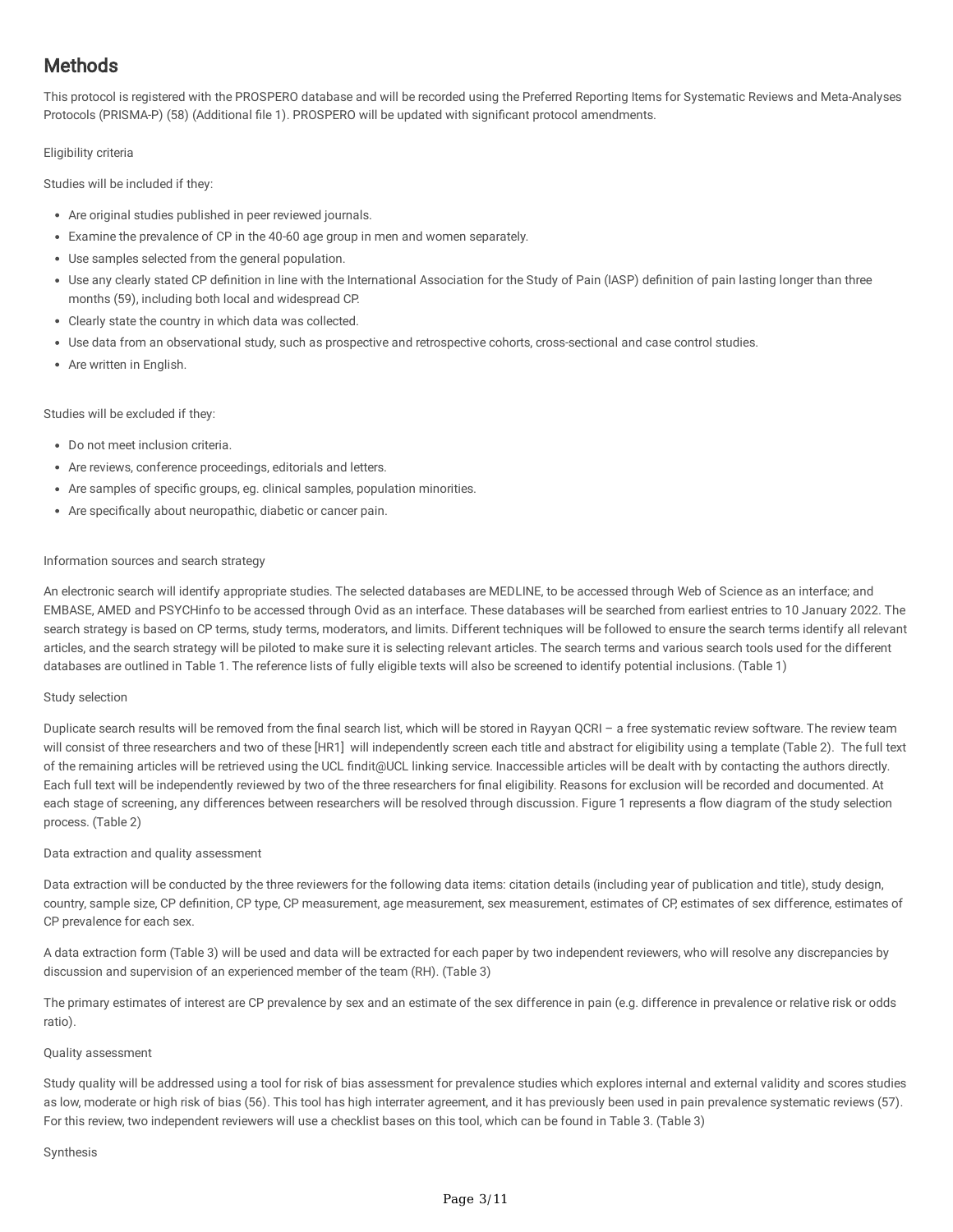#### Narrative synthesis

A descriptive summary of studies will be provided using tables and addressing the following domains: primary outcomes, CP definition, CP type, sex/gender, age, geographic location (UN, WHO and HDI); and study quality assessment. It will comment on the similarity of the methods used by the different studies and on the possibility for meta-analysis.

Geographic region will be classified according to – the United Nations (UN) and World Health Organisation (WHO) region classification (60)(61), and the Human Development Index (HDI) for each country – a measures of population wealth (62), which has previously used in CP prevalence reviews (16,34).

The narrative synthesis will follow the Social Research Council Methods Programme guidelines (63), with a focus on identifying and exploring the prespecified sources of heterogeneity.

#### Meta-analysis

A meta-analysis will be conducted if enough studies provide the relevance prevalence information by sex for the defined age group, and where the reviewers can justify combining results.

A random effects meta-analysis will be used to combine estimates of CP prevalence by sex and a measure of difference in CP prevalence between sexes. These will be presented in a Forest plot. The I2 will be used to assess the extent of heterogeneity in estimates. If there are enough studies included, sub-group analysis or meta-regression will be performed to establish the extent of heterogeneity related to (i) geographic region (coded in three ways: UN, WHO and HDI), (ii) pain definition and (iii) pain type.

Publication bias will be assessed separately using a funnel plot. A sensitivity analysis excluding low quality studies will be carried out.

#### Reporting

The results of this systematic review will be shared in accordance with the Preferred Reporting Items for Systematic Reviews and Meta-Analyses (PRIMSA) 2020 guidelines (64).

[HR1]Key here is that two researchers independently screen each – this reads like 3 researchers are screening everything

## **Discussion**

This study will review existing literature estimating CP prevalence and considers the differences by sex/gender at mid-life, contributing to the literature about sex differences in CP prevalence. Heterogeneity in results will be assessed according to geographic region, CP definition and type. The strengths and limitations will be considered, and measurements of sex (and gender) will be discussed in the context of similar reviews. The results of this review will provide a significant step towards identifying CP inequalities in mid-life between the sexes, and identify areas for further research. A better understanding of the relationship of CP emergence, sex and the middle years in the general population may inform better early-prevention-and-treatment strategies that tackle the distinct pathways for men and women.

## Abbreviations

CP: Chronic Pain

## **Declarations**

Ethics approval and consent to participate Not applicable.

Consent for publication Not applicable.

Availability of data and materials Not applicable.

Competing interests

The authors declare that they have no competing interests.

#### Funding

Catherine Borra is supported by a PhD studentship funded by the Economic and Social Research Council (ESRC) and the Biotechnology and Biological Sciences Research Council (BBSRC) (award reference: ES/T00200X/1). Rebecca Hardy is Director of the CLOSER consortium, which is supported by the Economic and Social Research Council (ESRC) (award reference: ES/K000357/1).

Roles of funder: none.

Guarantor: Catherine Borra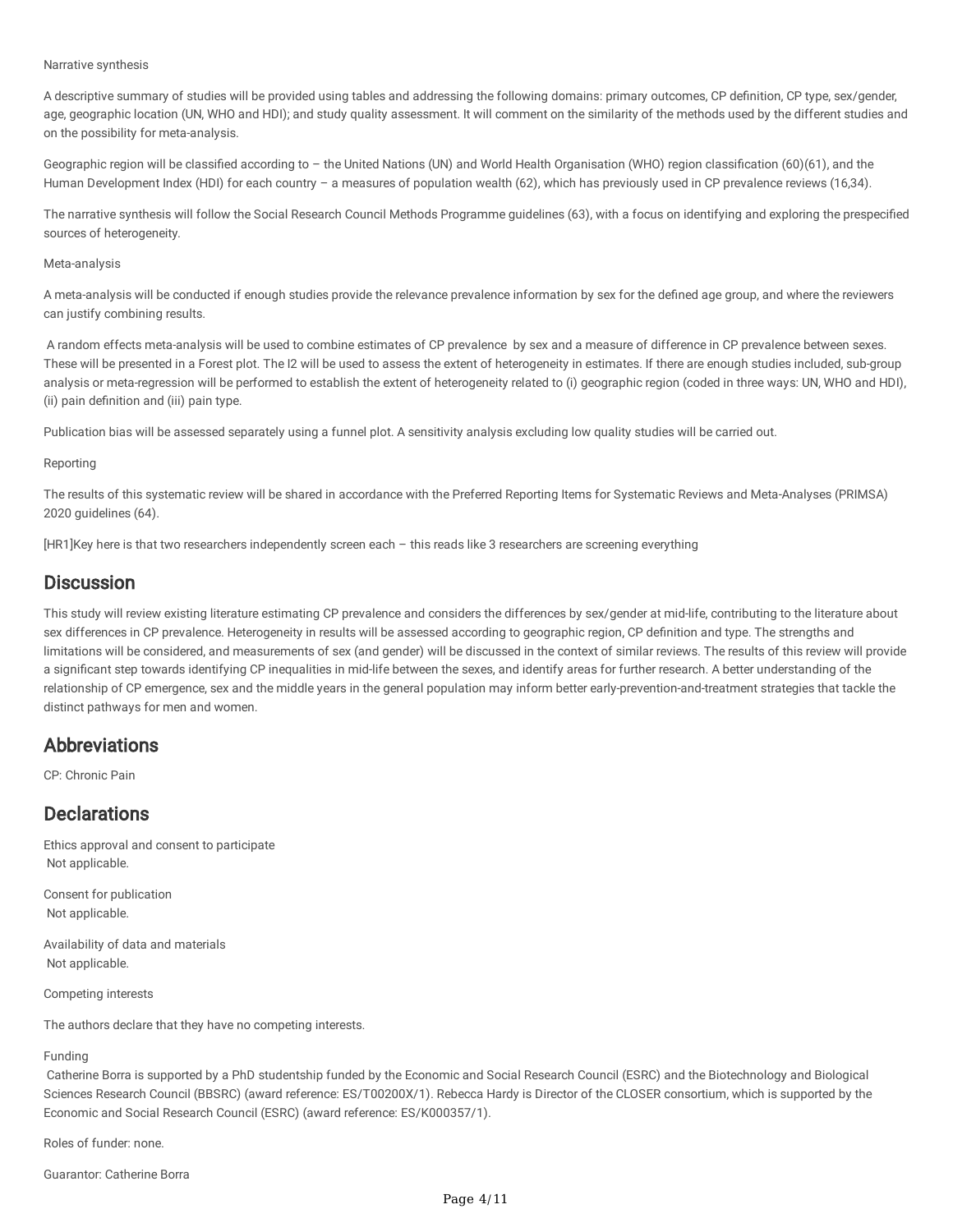Authors' contributions

CB is the main author of the draft of this manuscript. RH contributed with edits and methodological guidance, resulting in two further drafts. All authors read and approved the final manuscript.

#### Acknowledgements

Dr. Nazlin Bhimani provided search term guidance which was instrumental in developing the search strategy for this protocol.

## References

1. Treede RD, Rief W, Barke A, Aziz Q, Bennett MI, Benoliel R, et al. Chronic pain as a symptom or a disease: The IASP Classification of Chronic Pain for the International Classification of Diseases (ICD-11). Pain. 2019;160(1):19–27.

2. Dahlhamer J, Lucas J, Zelaya, C, Nahin R, Mackey S, DeBar L, et al. Prevalence of Chronic Pain and High-Impact Chronic Pain Among Adults — United States, 2016. MMWR Morb Mortal Wkly Rep. 2018;67(36):1001–6.

3. Case A, Deaton A, Stone AA. Decoding the mystery of American pain reveals a warning for the future. Proc Natl Acad Sci U S A. 2020;117(40):24785–9.

4. Zimmer Z, Zajacova A. Persistent, Consistent, and Extensive: The Trend of Increasing Pain Prevalence in Older Americans. Journals Gerontol - Ser B Psychol Sci Soc Sci. 2020;75(2):436–47.

5. Brennan PL. Life Stressors: Elevations and Disparities Among Older Adults with Pain. Pain Med. 2020;21(10):2123–36.

6. Phillips CJ. The Cost and Burden of Chronic Pain. Rev Pain. 2009;3(1):2–5.

7. Yang Y, Grol-Prokopczyk H. Chronic Pain and Friendship Among Middle-Aged and Older U.S. Adults. Journals Gerontol Ser B. 2020;XX(Xx):1–12.

8. Institute of Medicine (US) Committee on Advancing Pain Research, Care and E. Relieving Pain in America: A Blueprint for Transforming Prevention, Care, Education, and Research. Washington (DC); 2011.

9. Goldberg DS, McGee SJ. Pain as a global public health priority. BMC Public Health [Internet]. 2011;11(1):770. Available from: http://www.biomedcentral.com/1471-2458/11/770

10. Breivik H, Eisenberg E, O'Brien T. The individual and societal burden of chronic pain in Europe: The case for strategic prioritisation and action to improve knowledge and availability of appropriate care. BMC Public Health. 2013;13(1).

11. Yiengprugsawan V, Steptoe A. Impacts of persistent general and site-specific pain on activities of daily living and physical performance: A prospective analysis of the English Longitudinal Study of Ageing. Geriatr Gerontol Int. 2018;18(7):1051–7.

12. Greenspan JD, Craft RM, LeResche L, Arendt-Nielsen L, Berkley KJ, Fillingim RB, et al. Studying sex and gender differences in pain and analgesia: A consensus report. Pain. 2007;132(SUPPL. 1):26–45.

13. Larsson C, Hansson EE, Sundquist K, Jakobsson U. Chronic pain in older adults: prevalence, incidence, and risk factors. Scand J Rheumatol [Internet]. 2017;46(4):317–25. Available from: https://doi.org/10.1080/03009742.2016.1218543

14. Mundal I, Gråwe RW, Bjørngaard JH, Linaker OM, Fors EA. Prevalence and long-term predictors of persistent chronic widespread pain in the general population in an 11-year prospective study: The HUNT study. BMC Musculoskelet Disord. 2014;15(1).

15. Souza JB De, Grossmann E, Perissinotti DiMN, Oliveira Junior JO De, Fonseca PRB Da, Posso IDP. Prevalence of Chronic Pain, Treatments, Perception, and Interference on Life Activities: Brazilian Population-Based Survey. Pain Res Manag. 2017;2017.

16. Andrews P, Steultjens M, Riskowski J. Chronic widespread pain prevalence in the general population: A systematic review. Eur J Pain (United Kingdom). 2018;22(1):5–18.

17. Jackson T, Thomas S, Stabile V, Han X, Shotwell M, McQueen K. Prevalence of chronic pain in low-income and middle-income countries: a systematic review and meta-analysis. Lancet [Internet]. 2015;385:S10. Available from: http://dx.doi.org/10.1016/S0140-6736(15)60805-4

18. Øverås CK, Johansson MS, de Campos TF, Ferreira ML, Natvig B, Mork PJ, et al. Distribution and prevalence of musculoskeletal pain co-occurring with persistent low back pain: a systematic review. BMC Musculoskelet Disord. 2021;22(1):1–14.

19. Fayaz A, Croft P, Langford RM, Donaldson LJ, Jones GT. Prevalence of chronic pain in the UK: a systematic review and meta-analysis of population studies. BMJ Open [Internet]. 2016 Jun 1;6(6):e010364. Available from: http://bmjopen.bmj.com/content/6/6/e010364.abstract

20. Vincent K, Warnaby C, Stagg CJ, Moore J, Kennedy S, Tracey I. Brain imaging reveals that engagement of descending inhibitory pain pathways in healthy women in a low endogenous estradiol state varies with testosterone. Pain [Internet]. 2013;154(4):515–24. Available from: http://dx.doi.org/10.1016/j.pain.2012.11.016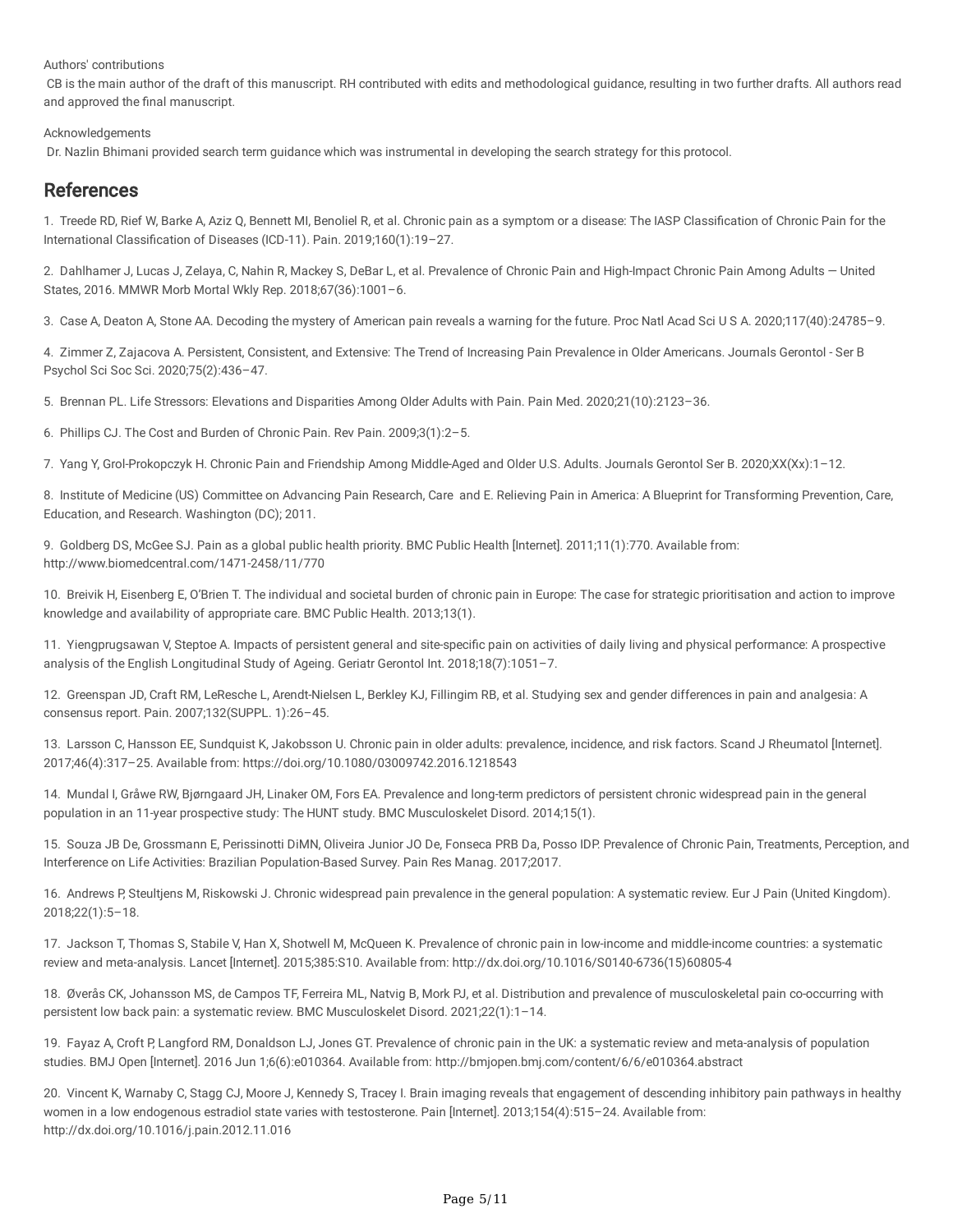21. Macfarlane T V., Blinkhorn A, Worthington H V., Davies RM, Macfarlane GJ. Sex hormonal factors and chronic widespread pain: A population study among women. Rheumatology. 2002;41(4):454–7.

22. Dias RCA, Kulak Junior J, Ferreira da Costa EH, Nisihara RM. Fibromyalgia, sleep disturbance and menopause: Is there a relationship? A literature review. Int J Rheum Dis. 2019;22(11):1961–71.

23. Nijs J, George SZ, Clauw DJ, Fernández-de-las-Peñas C, Kosek E, Ickmans K, et al. Central sensitisation in chronic pain conditions: latest discoveries and their potential for precision medicine. Lancet Rheumatol. 2021;383–92.

24. Munro GB. Chronic Pain, Chronic Stress and Depression: Coincidence or Consequence? - Blackburn-Munro - 2001 - Journal of Neuroendocrinology - Wiley Online Library. J … [Internet]. 2001;13:1009–23. Available from: http://onlinelibrary.wiley.com/doi/10.1046/j.0007- 1331.2001.00727.x/full%5Cnpapers2://publication/uuid/D58A3567-D664-4D2D-8848-628253816778

25. Hass-Cohen N, Clyde Findlay J. Pain, attachment, and meaning making: Report on an art therapy relational neuroscience assessment protocol. Arts Psychother. 2009;36(4):175–84.

26. King S, Chambers CT, Huguet A, MacNevin RC, McGrath PJ, Parker L, et al. The epidemiology of chronic pain in children and adolescents revisited: A systematic review. Pain [Internet]. 2011;152(12):2729–38. Available from: http://dx.doi.org/10.1016/j.pain.2011.07.016

27. Silva C, Oliveira D, Pestana-Santos M, Portugal F, Capelo P. Chronic non-cancer pain in adolescents: a narrative review. Brazilian J Anesthesiol (English Ed [Internet]. 2021; Available from: https://doi.org/10.1016/j.bjane.2021.04.033

28. Wong CK, Mak RY, Kwok TS, Tsang JS, Leung MY, Funabashi M, et al. Prevalence, Incidence, and Factors Associated With Non-Specific Chronic Low Back Pain in Community-Dwelling Older Adults Aged 60 Years and Older: A Systematic Review and Meta-Analysis. J Pain [Internet]. 2021;00(00). Available from: https://doi.org/10.1016/j.jpain.2021.07.012

29. Mohamed Zaki LR, Hairi NN. A Systematic Review ofthe Prevalence and Measurement of Chronic Pain in Asian Adults. Pain Manag Nurs. 2015;16(3):440–52.

30. Fayaz A, Croft P, Langford RM, Donaldson LJ, Jones GT. Prevalence of chronic pain in the UK: A systematic review and meta-analysis of population studies. BMJ Open. 2016;6(6).

31. Lu CB, Liu PF, Zhou YS, Meng FC, Qiao TY, Yang XJ, et al. Musculoskeletal pain during the menopausal transition: A systematic review and meta-analysis. Neural Plast. 2020;2020.

32. Yang L, Peng W. Prevalence and Factors Associated With Body Pain: Results of a Nationally Representative Survey of 9,586 Chinese Adults Aged 60 and Over. Front Public Heal. 2021;9(March):1–7.

33. Lachman ME. Midlife as a pivotal in the life course: Balancing growth and decline at the crossroads of youth and old age. Bone. 2011;23(1):1–7.

34. Mansfield KE, Sim J, Jordan JL, Jordan KP. A systematic review and meta-analysis of the prevalence of chronic widespread pain in the general population. Pain. 2016;157(1):55–64.

35. Grol-Prokopczyk H. Sociodemographic disparities in chronic pain, based on 12-year longitudinal data. Pain. 2017;158(2):313–22.

36. Zelaya CE, Dahlhamer JM, Lucas JW, Connor EM. Chronic Pain and High-impact Chronic Pain Among U.S. Adults, 2019. NCHS Data Brief. 2020;(390):1– 8.

37. Rovner GS, Sunnerhagen KS, Björkdahl A, Gerdle B, Börsbo B, Johansson F, et al. Chronic pain and sex-differences; Women accept and move, while men feel blue. PLoS One. 2017;12(4):1–12.

38. Patel K, Dansie E, Guralnik J, Turk D. Prevalence and impact of pain among older adults in the United States: findings from the National Health and aging trends study. J Pain [Internet]. 2013;14(4):S12. Available from: http://dx.doi.org/10.1016/j.jpain.2013.01.057

39. Blyth FM, Noguchi N. Chronic musculoskeletal pain and its impact on older people. Best Pract Res Clin Rheumatol [Internet]. 2017;31(2):160–8. Available from: https://doi.org/10.1016/j.berh.2017.10.004

40. Zhang Z, Hayward MD. Gender, the marital life course, and cardiovascular disease in late midlife. J Marriage Fam. 2006;68(3):639–57.

41. Keenan K, Ploubidis GB, Silverwood RJ, Grundy E. Life-course partnership history and midlife health behaviours in a population-based birth cohort. J Epidemiol Community Health. 2017;71(3):232–8.

42. Levinson DJ. A Conception of Adult Development. Am Psychol. 1986;41(1):3–13.

43. Livingston G, Huntley J, Sommerlad A, Ames D, Ballard C, Banerjee S, et al. Dementia prevention, intervention, and care: 2020 report of the Lancet Commission. Lancet. 2020;396(10248):413–46.

44. Lee J, Gutsche T. 2011 Harmonization of Cross - National Studies of Aging Meeting National Institute on Aging Prepared by : 2011;(November).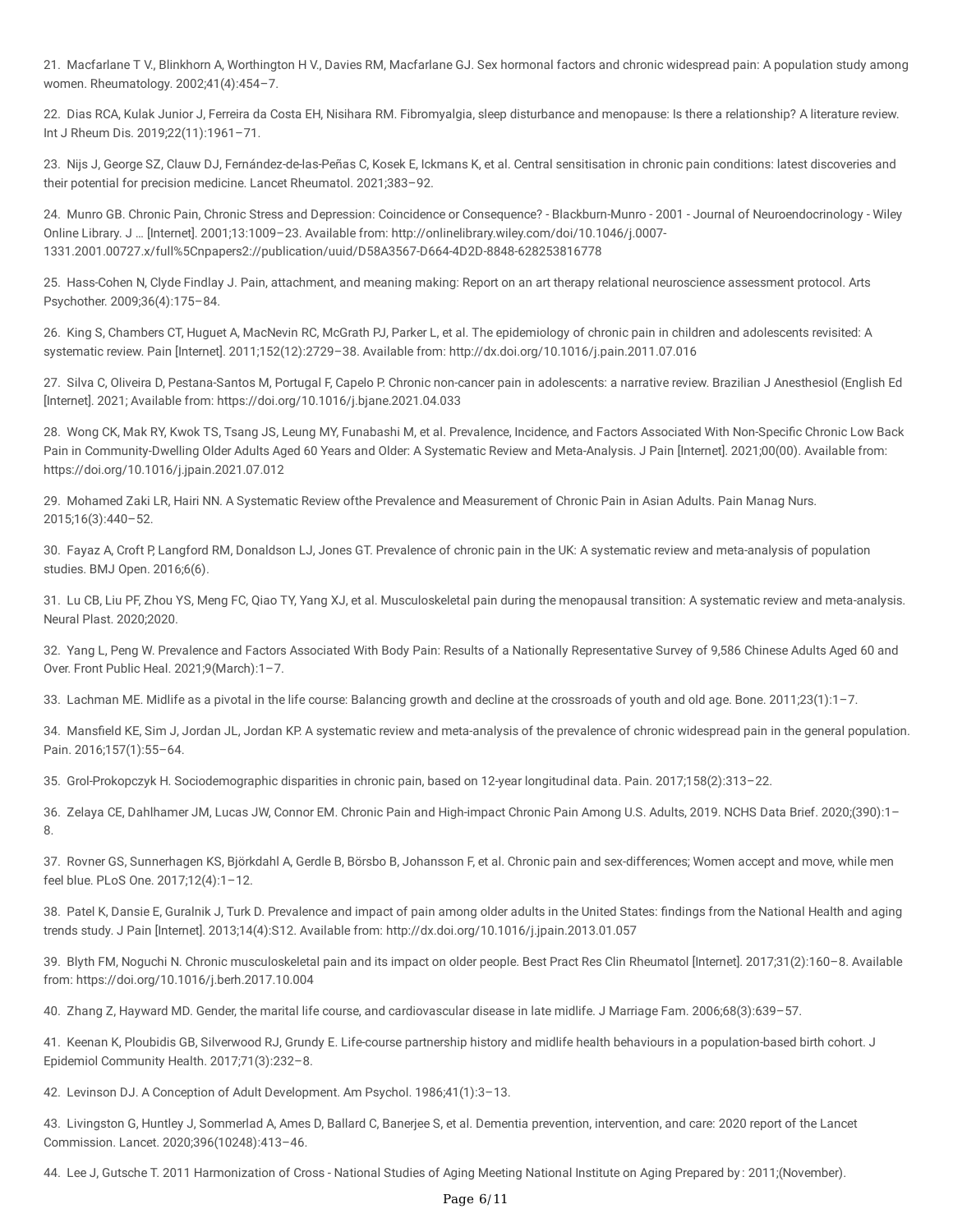45. Sievert LL, Jaff N, Woods NF. Stress and midlife women's health. Women's Midlife Heal. 2018;4(1):1–5.

46. Thomas AJ, Mitchell ES, Woods NF. The challenges of midlife women: themes from the Seattle midlife Women's health study. Women's Midlife Heal.  $2018;4(1):1-10.$ 

47. Thomas AJ, Mitchell ES, Woods NF. Undesirable stressful life events, impact, and correlates during midlife: observations from the Seattle midlife women's health study. Women's Midlife Heal. 2019;5(1):1–13.

48. Hardy C, Thorne E, Griffiths A, Hunter MS. Work outcomes in midlife women: the impact of menopause, work stress and working environment. Women's Midlife Heal. 2018;4(1):1–8.

49. Hedgeman E, Hasson RE, Karvonen-Gutierrez CA, Herman WH, Harlow SD. Perceived stress across the midlife: longitudinal changes among a diverse sample of women, the Study of Women's health Across the Nation (SWAN). Women's Midlife Heal. 2018;4(1):1-11.

50. Dolsen MR, Crosswell AD, Prather AA. Links Between Stress, Sleep, and Inflammation: Are there Sex Differences? Curr Psychiatry Rep. 2019;21(2):4–9.

51. McGinnis D. Resilience, Life Events, and Well-Being During Midlife: Examining Resilience Subgroups. J Adult Dev [Internet]. 2018;25(3):198–221. Available from: http://dx.doi.org/10.1007/s10804-018-9288-y

52. Sá KN, Moreira L, Baptista AF, Yeng LT, Teixeira MJ, Galhardoni R, et al. Prevalence of chronic pain in developing countries: systematic review and metaanalysis. PAIN Reports. 2019;4(6):e779.

53. Picavet HSJ, Monique Verschuren WM, Groot L, Schaap L, van Oostrom SH. Pain over the adult life course: 15-year pain trajectories—The Doetinchem Cohort Study. Eur J Pain (United Kingdom). 2019;23(9):1723–32.

54. Steingrímsdóttir ÓA, Landmark T, Macfarlane GJ, Nielsen CS. Defining chronic pain in epidemiological studies: A systematic review and meta-analysis. Pain. 2017;158(11):2092–107.

55. LeResche L, Mancl LA, Drangsholt MT, Saunders K, Von Korff M. Relationship of pain and symptoms to pubertal development in adolescents. Pain. 2005;118(1–2):201–9.

56. Hoy D, Brooks P, Woolf A, Blyth F, March L, Bain C, et al. Assessing risk of bias in prevalence studies: Modification of an existing tool and evidence of interrater agreement. J Clin Epidemiol [Internet]. 2012;65(9):934–9. Available from: http://dx.doi.org/10.1016/j.jclinepi.2011.11.014

57. Hoy D, Bain C, Williams G, March L, Brooks P, Blyth F, et al. A systematic review of the global prevalence of low back pain. Arthritis Rheum. 2012;64(6):2028–37.

58. Moher D, Shamseer L, Clarke M, Ghersi D, Liberati A, Petticrew M, et al. Preferred reporting items for systematic review and meta-analysis protocols (PRISMA-P) 2015 statement. Syst Rev [Internet]. 2015;4(1):1. Available from: https://doi.org/10.1186/2046-4053-4-1

59. Treede R-D, Rief W, Barke A, Aziz Q, Bennett MI, Benoliel R, et al. A classification of chronic pain for ICD-11. Pain. 2015;156(6):1003–7.

60. Statistics Division of the United Nations Secretariat. Standard country or area codes for statistical use (M49). 2018.

61. World Health Organisation. WHO regional offices. 2017.

62. HDR. Human development reports. 2016.

63. Popay JA, Sowden A, Petticrew M, Arai L, Rodgers M, Britten N, et al. Guidance on the conduct of narrative synthesis in systematic reviews [Internet]. 2006. Available from: https://www.lancaster.ac.uk/ shm/research/nssr/research/d

64. Page MJ, McKenzie JE, Bossuyt PM, Boutron I, Hoffmann TC, Mulrow CD, et al. The PRISMA 2020 statement: An updated guideline for reporting systematic reviews. Int J Surg. 2021;88:1–11.

## Tables

Table 1: Search strategy

From: Chronic pain prevalence in men and women in mid-life: a systematic review.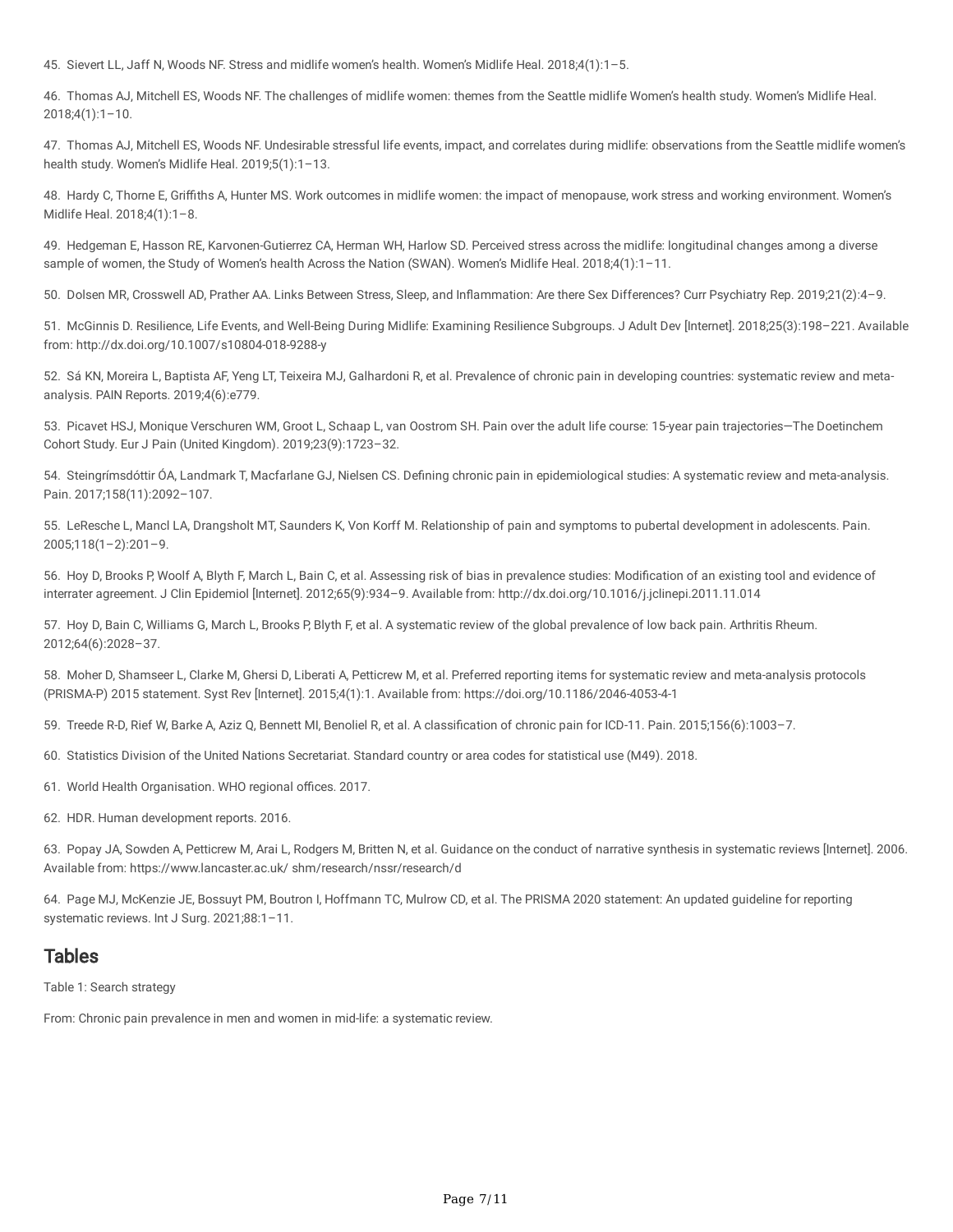|                | <b>MEDLINE</b> (Web of Science)                                                                                                                                         | EMBASE + AMED + PSYCHinfo (Ovid)                                                                                                                                                                                              |  |  |  |  |  |
|----------------|-------------------------------------------------------------------------------------------------------------------------------------------------------------------------|-------------------------------------------------------------------------------------------------------------------------------------------------------------------------------------------------------------------------------|--|--|--|--|--|
| Pain terms     | Chronic pain (MeSH Heading) OR fibromyalgia (MeSH<br>Heading)<br><b>NOT</b><br>cancer OR diabetes OR neuropath* OR paed* OR child*<br>OR adolescen*                     | Chronic pain OR persistent pain OR fibromyalgia (abstract)<br>NOT cancer OR diabetes OR neuropath* OR paed* OR child* OR adolescen*<br>(abstract)                                                                             |  |  |  |  |  |
|                |                                                                                                                                                                         |                                                                                                                                                                                                                               |  |  |  |  |  |
| Study<br>terms | epidemiology OR cohort stud* OR cohort analys* OR<br>cross sectional stud* OR cross sectional analys* OR<br>observational analys* OR prevalence OR disease<br>frequency | Epidemiolog* OR cohort stud* OR cohort analys* OR cross sectional stud* OR cross-sectional* OR cross sectional analys* OR observational analys* OR<br>prevalence OR disease frequency NOT trial NOT clinical trial (abstract) |  |  |  |  |  |
| Moderators     | Women OR female                                                                                                                                                         | AND Male OR men (all fields)                                                                                                                                                                                                  |  |  |  |  |  |
|                | Men OR male                                                                                                                                                             | AND Female OR women (all fields)                                                                                                                                                                                              |  |  |  |  |  |
| Limits         | Excluding RCTs and clinical studies/reviews                                                                                                                             | English language only                                                                                                                                                                                                         |  |  |  |  |  |
|                | English language only                                                                                                                                                   |                                                                                                                                                                                                                               |  |  |  |  |  |
|                | Journal articles only                                                                                                                                                   |                                                                                                                                                                                                                               |  |  |  |  |  |

Legend: MeSH terms are the Medical Subject Headings used for indexing articles in MEDLINE; The truncation command \* is used to capture search terms which may have alternative endings; The Boolean logic operator AND combines results from the different search terms; The Boolean logic operator OR identifies results which include at least one of the search terms.

#### Table 2: Eligibility template

From: Chronic pain prevalence in men and women in mid-life: a systematic review.

| Article<br>reference | <b>Inclusion</b>                                                    |              |                                                                                          |   |                                                         |   |                                                                                                                                 |              |                                                                         |              |                          |   |                          | <b>Exclusion</b> |                                         |   |                                                                     |   |                                                                                           |              |                 |
|----------------------|---------------------------------------------------------------------|--------------|------------------------------------------------------------------------------------------|---|---------------------------------------------------------|---|---------------------------------------------------------------------------------------------------------------------------------|--------------|-------------------------------------------------------------------------|--------------|--------------------------|---|--------------------------|------------------|-----------------------------------------|---|---------------------------------------------------------------------|---|-------------------------------------------------------------------------------------------|--------------|-----------------|
|                      | Original<br>studies<br>published<br>in peer<br>reviewed<br>journals |              | Prevalence<br>of CP in<br>the 40-60<br>age group<br>in men<br>and<br>women<br>separately |   | Sample<br>selected<br>from the<br>general<br>population |   | <b>CP</b><br>definition in<br>line with the<br>International<br>Association<br>for the<br>Study of<br>Pain (IASP)<br>definition |              | Clearly<br>state the<br>country<br>in which<br>data<br>was<br>collected |              | Observational<br>studies |   | Written<br>in<br>English |                  | Do not<br>meet<br>inclusion<br>criteria |   | Reviews,<br>conference<br>proceedings,<br>editorials<br>and letters |   | Samples<br>of specific<br>groups,<br>eg. clinical<br>samples,<br>population<br>minorities |              | Ne<br>diε<br>ca |
|                      | Y                                                                   | $\mathsf{N}$ | Y                                                                                        | N | Y                                                       | N | Y                                                                                                                               | $\mathsf{N}$ | Y                                                                       | $\mathsf{N}$ | Y                        | N | Y.                       | N                | Y                                       | N | Y                                                                   | N | Y                                                                                         | $\mathsf{N}$ | Υ               |
|                      |                                                                     |              |                                                                                          |   |                                                         |   |                                                                                                                                 |              |                                                                         |              |                          |   |                          |                  |                                         |   |                                                                     |   |                                                                                           |              |                 |
|                      |                                                                     |              |                                                                                          |   |                                                         |   |                                                                                                                                 |              |                                                                         |              |                          |   |                          |                  |                                         |   |                                                                     |   |                                                                                           |              |                 |
|                      |                                                                     |              |                                                                                          |   |                                                         |   |                                                                                                                                 |              |                                                                         |              |                          |   |                          |                  |                                         |   |                                                                     |   |                                                                                           |              |                 |
|                      |                                                                     |              |                                                                                          |   |                                                         |   |                                                                                                                                 |              |                                                                         |              |                          |   |                          |                  |                                         |   |                                                                     |   |                                                                                           |              |                 |
|                      |                                                                     |              |                                                                                          |   |                                                         |   |                                                                                                                                 |              |                                                                         |              |                          |   |                          |                  |                                         |   |                                                                     |   |                                                                                           |              |                 |

#### Table 3: Data extraction form

From: Chronic pain prevalence in men and women in mid-life: a systematic review

Screening form: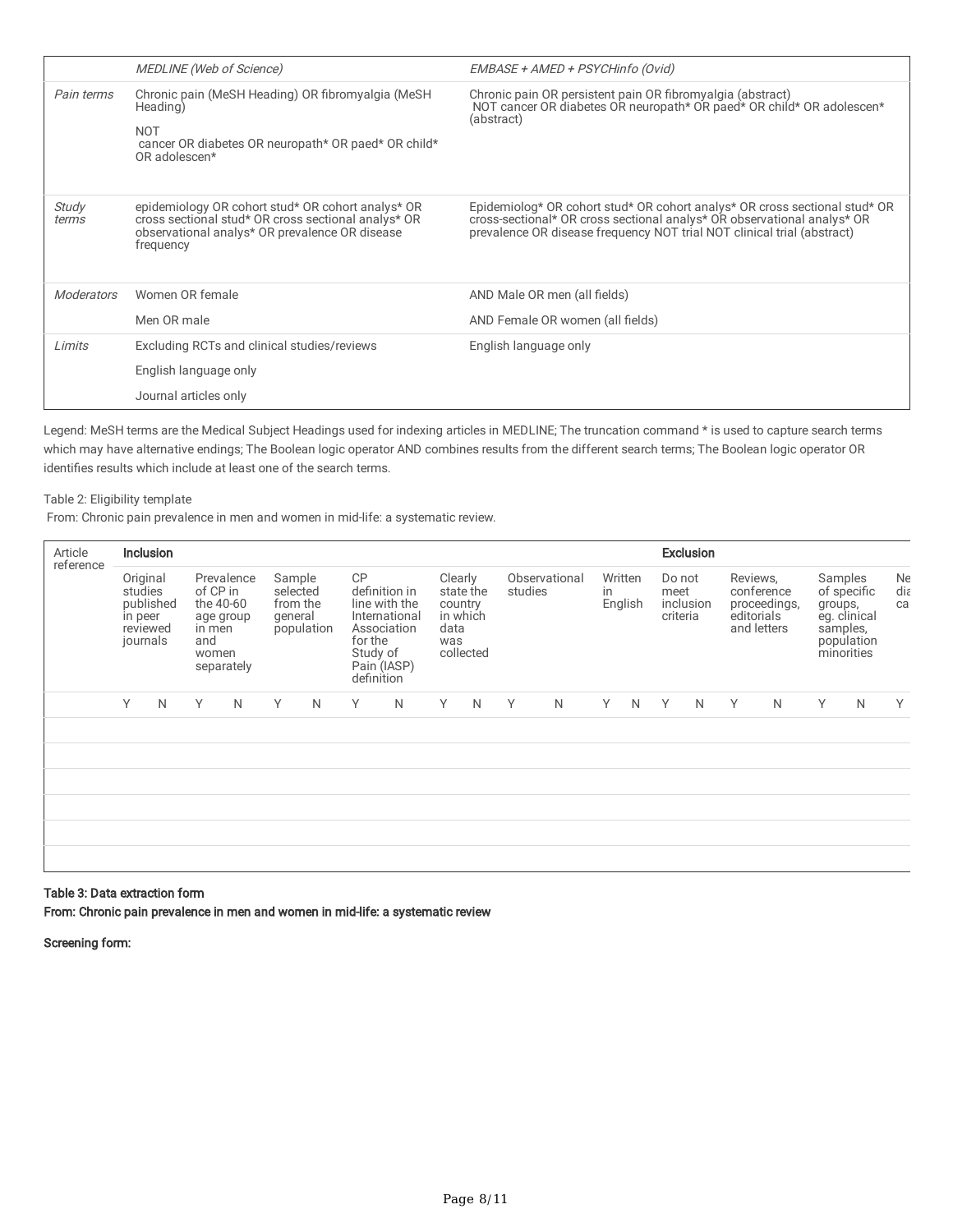| <b>Bibliographic reference details:</b> |     |                  |  |  |  |  |  |  |
|-----------------------------------------|-----|------------------|--|--|--|--|--|--|
| First author                            |     |                  |  |  |  |  |  |  |
| Title                                   |     |                  |  |  |  |  |  |  |
| Journal                                 |     |                  |  |  |  |  |  |  |
| Volume                                  |     |                  |  |  |  |  |  |  |
| Year of publication                     |     |                  |  |  |  |  |  |  |
| Reviewer                                | CB  | JP.<br><b>RH</b> |  |  |  |  |  |  |
| Date                                    |     |                  |  |  |  |  |  |  |
| Inclusion                               | Yes | No               |  |  |  |  |  |  |
| Reasons for exclusion:                  |     |                  |  |  |  |  |  |  |
| Ineligible population                   | Yes | No               |  |  |  |  |  |  |
| Ineligible study design                 | Yes | No               |  |  |  |  |  |  |
| Ineligible outcome                      | Yes | No               |  |  |  |  |  |  |
| Ineligible publication type             | Yes | No               |  |  |  |  |  |  |
| Not in English                          | Yes | No               |  |  |  |  |  |  |
| Duplicate                               | Yes |                  |  |  |  |  |  |  |
| Other                                   |     |                  |  |  |  |  |  |  |

Data extraction form: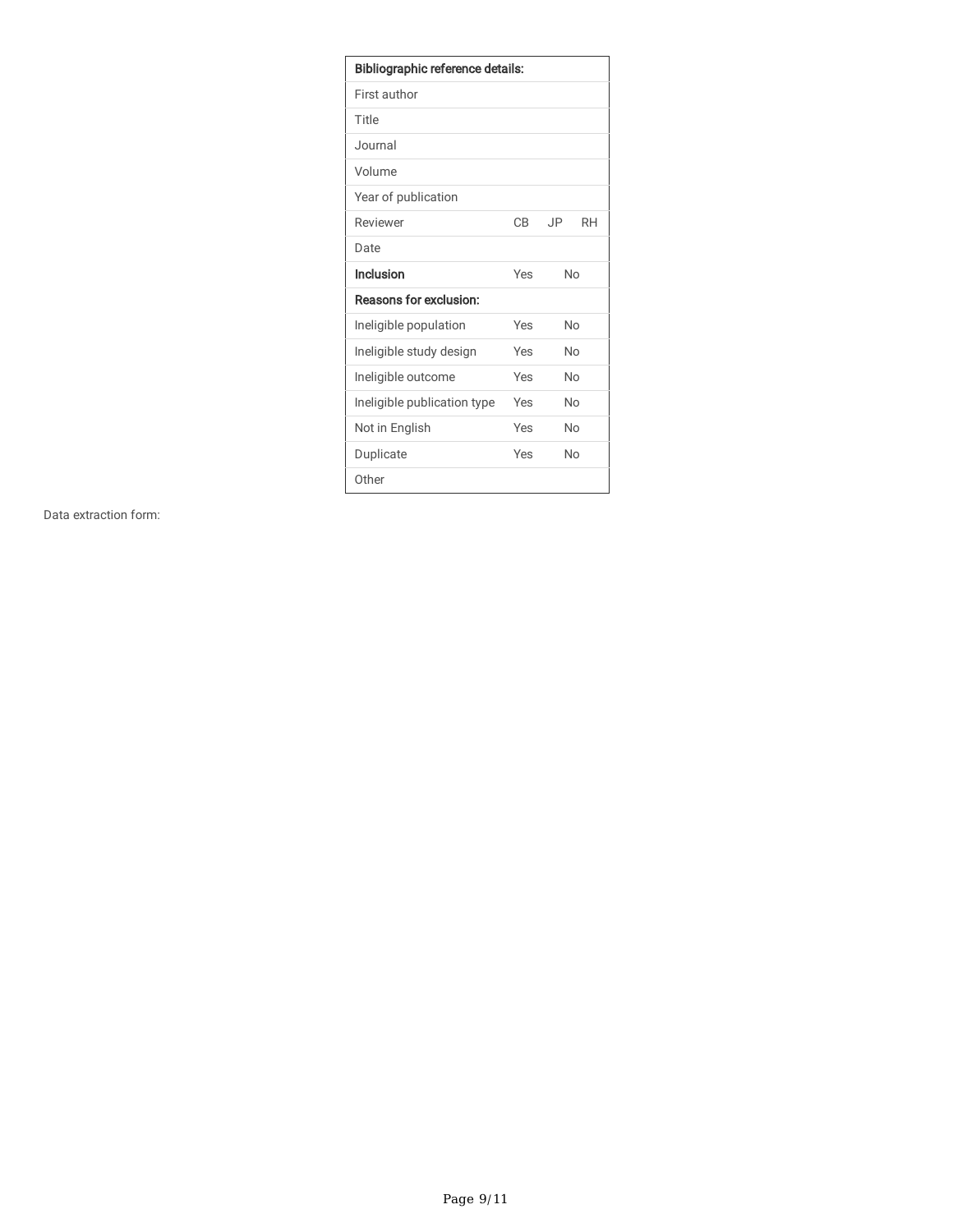| Bibliographic reference details:                                                                                       |                   |           |                      |           |
|------------------------------------------------------------------------------------------------------------------------|-------------------|-----------|----------------------|-----------|
| First author                                                                                                           |                   |           |                      |           |
| Title                                                                                                                  |                   |           |                      |           |
| Journal                                                                                                                |                   |           |                      |           |
| Volume                                                                                                                 |                   |           |                      |           |
| Year of publication                                                                                                    |                   |           |                      |           |
| Reviewer                                                                                                               | CB                | <b>JP</b> |                      | <b>RH</b> |
| Study characteristics:                                                                                                 |                   |           |                      |           |
| Study design                                                                                                           | Cohort<br>study   | study     | Cross-sectional      | Other:    |
| Sample size                                                                                                            |                   |           |                      |           |
| Country                                                                                                                |                   |           |                      |           |
| Measurements:                                                                                                          |                   |           |                      |           |
| CP definition                                                                                                          | <b>IASP</b>       | Other:    |                      |           |
| CP measurement                                                                                                         |                   |           |                      |           |
| Sex measurement                                                                                                        | Self-reported sex |           | Self-reported gender |           |
| Age measurement                                                                                                        |                   |           |                      |           |
| Outcomes:                                                                                                              |                   |           |                      |           |
| Outcome type                                                                                                           | <b>OR</b>         | $\%$      |                      | Other:    |
| Estimates of CP                                                                                                        |                   |           |                      |           |
| Estimates of sex difference                                                                                            |                   |           |                      |           |
| Estimates of CP prevalence for each sex                                                                                |                   |           |                      |           |
| Risk of bias:                                                                                                          |                   |           |                      |           |
| External validity:                                                                                                     |                   |           |                      |           |
| Was the study's target population a close representation of the national population in relation to relevant variables? | Yes               |           | No                   |           |
| Was the sampling frame a true or close representation of the target population?                                        | Yes               |           | <b>No</b>            |           |
| Was some form of random selection used to select the sample, OR was a census undertaken?                               | Yes               |           | <b>No</b>            |           |
| Was the likelihood of nonresponse bias minimal?                                                                        | Yes               |           | No                   |           |
| Internal                                                                                                               |                   |           |                      |           |
| Were data collected directly from the subjects (as opposed to a proxy)?                                                | Yes               |           | No                   |           |
| Was an acceptable case definition used in the study?                                                                   | Yes               |           | No                   |           |
| Was the study instrument that measured the parameter of interest shown to have validity and<br>reliability?            | Yes               |           | No                   |           |
| Internal validity:                                                                                                     |                   |           |                      |           |
| Was the same mode of data collection used for all subjects?                                                            | Yes               |           | No                   |           |
| Was the length of the shortest prevalence period for the parameter of interest appropriate?                            | Yes               |           | No                   |           |
| Were the numerator(s) and denominator(s) for the parameter of interest appropriate?                                    | Yes               |           | No                   |           |
| Summary item on the overall risk of study bias                                                                         | Low               | Moderate  |                      | High      |

Figures